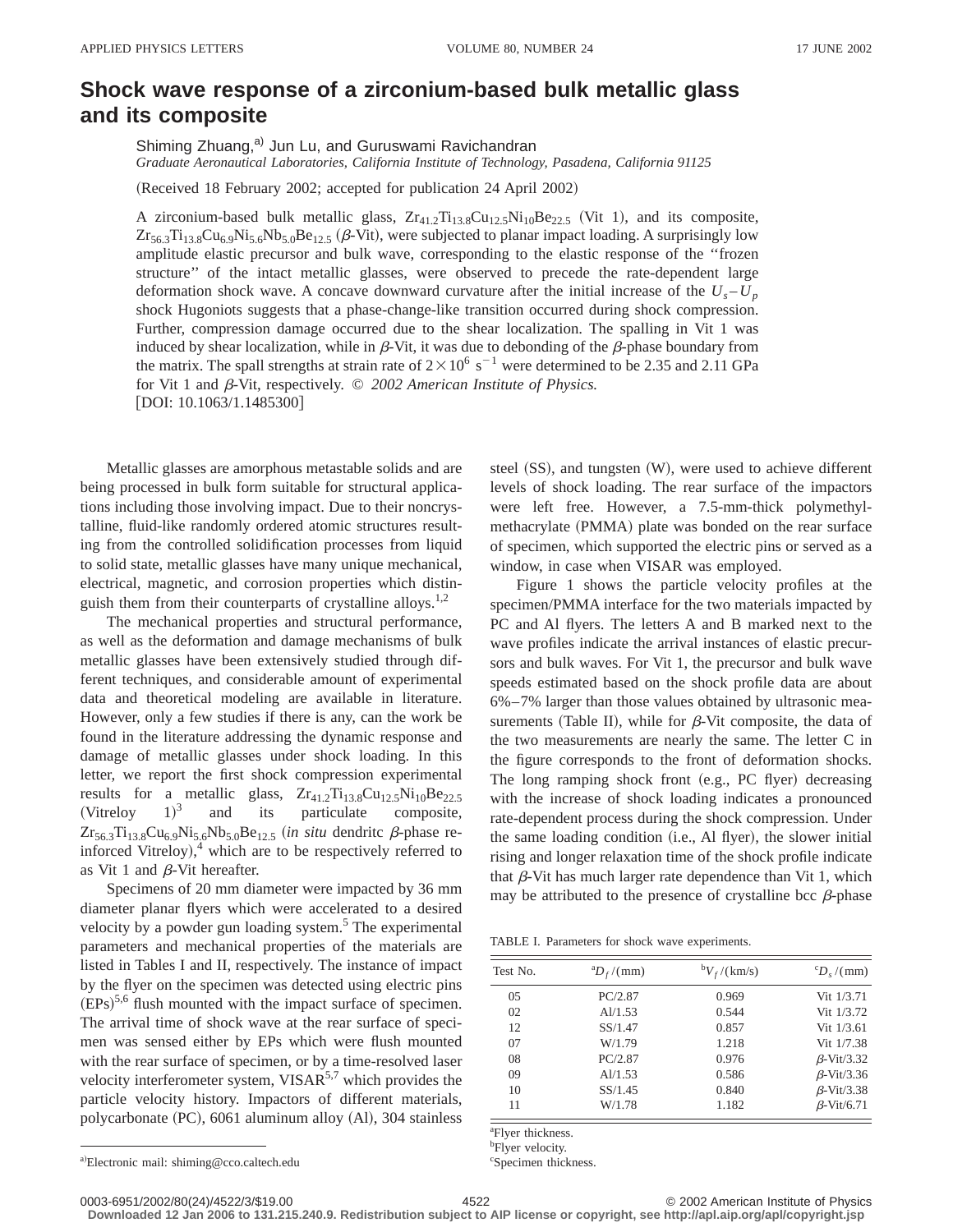TABLE II. Mechanical properties of Vit 1,  $\beta$ -Vit obtained by ultrasonic measurements.

| Mater.       | $a_{\rho}/(g/cm^3)$ | E/(GPa) | ${}^cG/(GPa)$ | dK/(GPa) | $^{e}v$ |
|--------------|---------------------|---------|---------------|----------|---------|
| Vit 1        | 6.00                | 98.6    | 36.4          | 112.7    | 0.35    |
| $\beta$ -Vit | 6.21                | 80.0    | 29.1          | 103.9    | 0.37    |

a Density.

b Young's modulus.

c Shear modulus.

d Bulk modulus.

e Poisson's ratio.

in Vit 1 like matrix.<sup>4</sup> A', B', and C' correspond to the arrivals of elastic, bulk, and shock release waves in the shocked states. For both Vit 1 and  $\beta$ -Vit, the differences between velocities of the elastic precursor and elastic release wave, as well as the differences between velocities of the compressive and release bulk waves, are within 2%–3%, which are on the order of the experimental error.

One interpretation for the observed surprisingly low amplitude of Hugoniot elastic limits ( $\sim$  10– 10<sup>2</sup> MPa) is that the elastic precursor and bulk waves measured here represent the elastic response of the ''frozen structure'' of the intact metallic glasses. Since there is virtually no atomic rearrangement during the cooling process of liquids into solids, some amount of ''free volume'' may have been frozen inside the metallic glasses. Upon shock loading, with the compression of the frozen free volume that is being compressed at very low stress level, the intact frozen structure state is broken and deformation localizes at the initial free volume locations due to stress concentration. Due to initiation and avalanching of this process the shock propagation is slowed down. The small step jumps observed on the deformation shock front for experiments with PC flyers  $(Fig. 1)$  are related to the shear localization during shock compression.

Figure 2 shows the experimental shock Hugoniots of Vit 1 and  $\beta$ -Vit. The concave downward curvature of the  $U_s - U_p$ shock Hugoniots is very similar to those observed on the Hugoniots of materials which experienced a phase change upon being compressed. $8,9$  It is believed that the large reduction of shock velocity in this region is due to the onset of catastrophic internal damage of material within the shock front resulting from the shear localization during compression (see Fig. 3 and discussion later). Such a damage mechanism and its effect on shock waves has been explored in the



FIG. 1. Particle velocity profiles at the specimen/PMMA interfaces obtained for Vit 1 and  $\beta$ -Vit specimens impacted by different flyers at various impact



FIG. 2. Shock Hugoniot curves for Vit 1 metallic glass and its particulate composite  $\beta$ -Vit.

analysis of the formation of failure waves in brittle solids.<sup>10</sup> The increase in shock velocity with further increase in amplitude of loading is the result of competition between shock compression and relaxation process resulting from shear localization. The elastic and bulk wave speeds for both initial and shocked states estimated using the VISAR velocity profiles are also plotted in Fig. 2. For both Vit 1 and  $\beta$ -Vit, the deformation shock wave speed is much lower than the bulk wave speed, suggesting the significant reduction in the shear strength at the Hugoniot state.<sup>11</sup>

The recovered specimens were examined using scanning electron microscope (SEM). Microsteps and cracks formed due to shear localization, i.e., shear bands, were observed on the rear surface of the shocked specimens of the two materials as shown in Fig. 3. The bright wavy area around the mature shear bands/cracks was due to the flowing of fluidlike molten material from the localized shear zones, indicating material experienced high temperatures. Through the microstructural examination, it was found that the density (number) of the shear bands/cracks on the rear surface of shocked specimen initially increased with the increasing amplitude of shock loading (by PC, Al, and SS flyers) and reached the maximum under shock loading by SS flyer. However, when the shock loading increased further (using W flyers), the number of shear bands/cracks was found to be decreased, rather than increasing. This observation of trends in damage on the rear surface of shocked specimen correlates with the shock Hugoniot data shown in Fig. 2. This result may be interpreted as damage processes occurring under different shock loading levels were dominated by different physical mechanisms. Under relatively weak loading, though



FIG. 3. Typical SEM micrographs of shear bands/cracks observed on the rear surface of recovered specimens after shock loading, (a) Vit 1 specimen,

velocities.<br>Downloaded 12 Jan 2006 to 131.215.240.9. Redistribution subject to AIP license or copyright, see http://apl.aip.org/apl/copyright.jsp